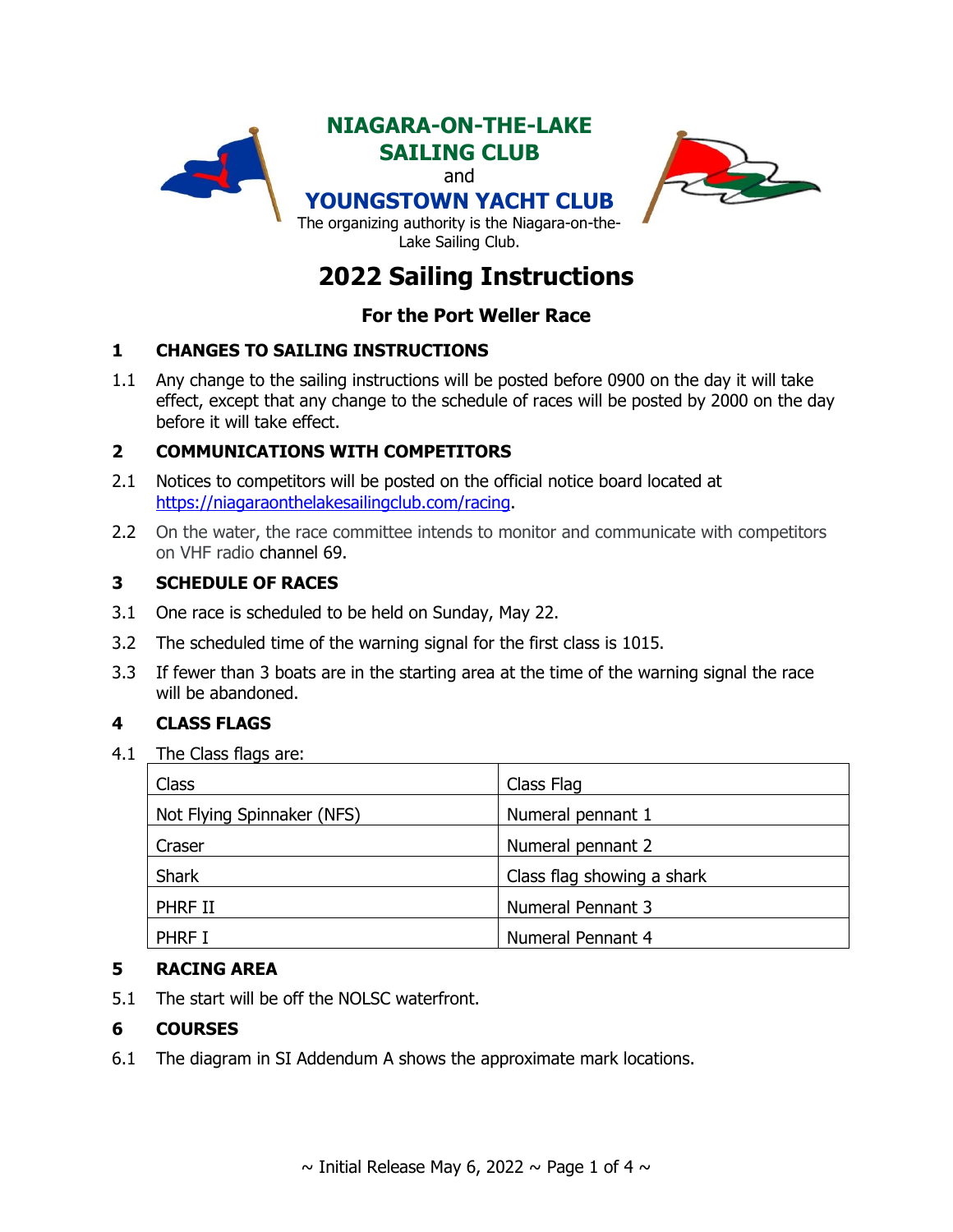#### Youngstown Yacht Club & Niagara-on-the-Lake Sailing Club Port Weller Race 2022 Sailing Instructions

6.2 The courses are:

| Class                                                                                                 | Course                                  |
|-------------------------------------------------------------------------------------------------------|-----------------------------------------|
| Not Flying Spinnaker (NFS), Craser, Shark, $\vert$ Start – G3 – 2 – 3 – G3 – Finish (at 3)<br>PHRF II |                                         |
| <b>PHRF I</b>                                                                                         | Start – G3 – 2 – 3 – R2 – Finish (at 3) |

- 6.3 All marks are to be left to the port side.
- 6.4 No later than the warning signal, the race committee will display the approximate distance from G3 to 2.

# **7 MARKS**

- 7.1 G3 is the Niagara light and bell buoy at approximately N43°16'24.3", W079° 04'30.8".
- 7.2 Mark 2 is an orange inflatable tetrahedron.
- 7.3 Mark 3 is a yellow inflatable tetrahedron.
- 7.4 R2 is the Niagara Bar light buoy at approximately N43°19'02.4", W079° 04'14.1".

## **8 THE START**

- 8.1 The starting line will be a staff (NOLSC flagpole), located approximately at N43°15.339' W79°03.709, displaying an orange flag and the course side of the US Border Protection surveillance tower (ST) located approximately at N43°15.57' W79°03.45.
- 8.2 A boat that does not start within 4 minutes after her starting signal will be scored Did Not Start without a hearing. This changes RRS A5.1 and A5.2. At its sole discretion the race committee may extend this 4-minute period.

## **9 CHANGE OF THE NEXT LEG OF THE COURSE**

9.1 Legs of the course will not be changed. This changes RRS 33.

# **10 THE FINISH**

- 10.1 The finishing line is a staff displaying a blue flag on the race committee vessel and the course side of the finishing mark.
- 10.2 If the race committee is absent when a boat finishes, she should report her finishing time and her position relative to nearby racing boats to the race committee at the first reasonable opportunity.

## **11 TIME LIMIT**

11.1 Boats failing to finish before 1500 on the day of the race will be scored Did Not Finish without a hearing. This changes RRS 35, A5.1, A5.2 and A10.

## **12 HEARING REQUESTS**

- 12.1 The protest time limit is 1200 on the day following the race.
- 12.2 Hearing request forms are available from the race office at [https://niagaraonthelakesailingclub.com/pdf/nolsc\\_yyc\\_hearing\\_request\\_form.docx](https://niagaraonthelakesailingclub.com/pdf/nolsc_yyc_hearing_request_form.docx)
- 12.3 Protests shall be filed by email to Andrew Durward at: [adurward@cogeco.ca](mailto:adurward@cogeco.ca)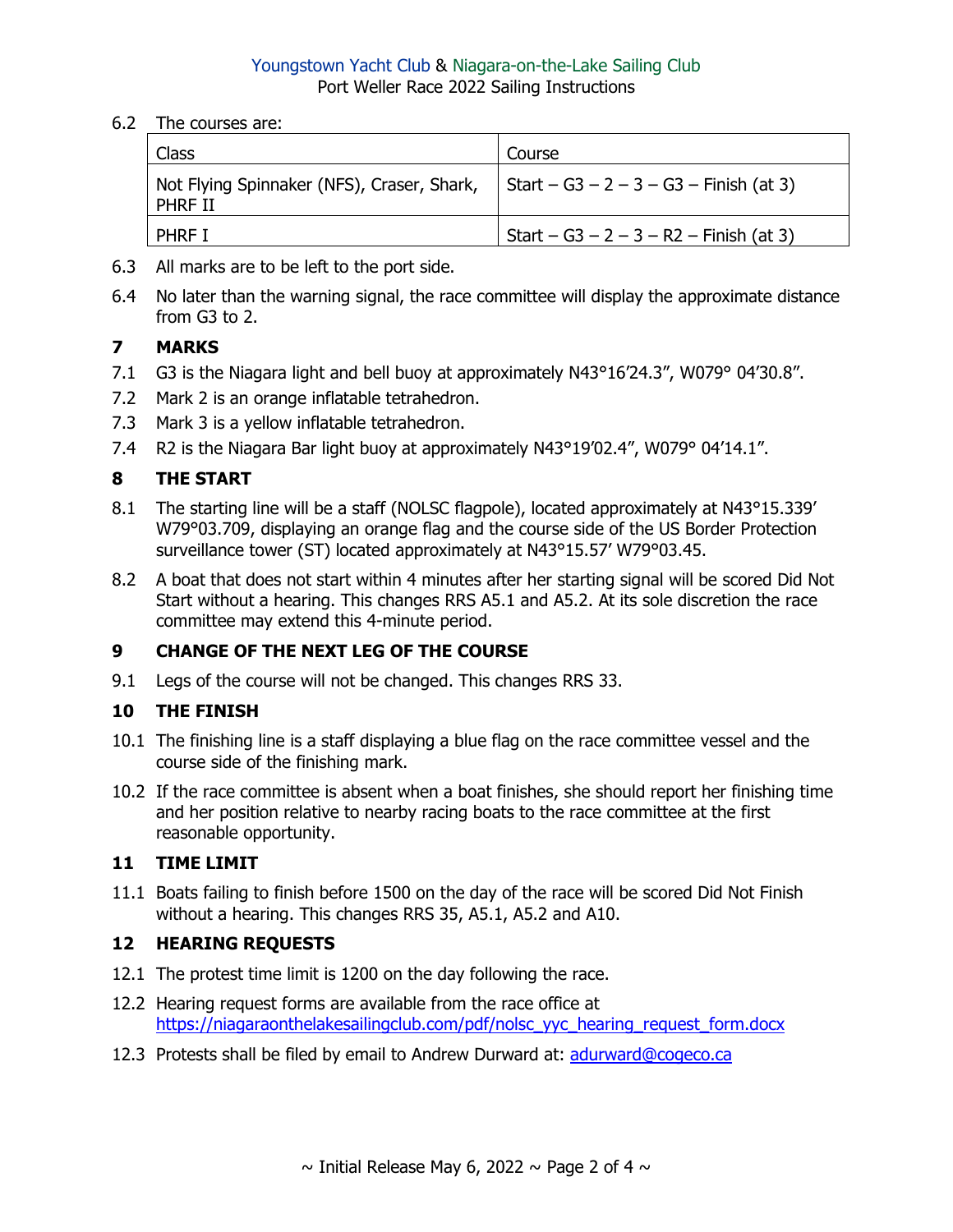#### Youngstown Yacht Club & Niagara-on-the-Lake Sailing Club Port Weller Race 2022 Sailing Instructions

12.4 Notices will be posted no later than 72 hours after the protest time limit to inform competitors of hearings in which they are parties or named as witnesses. This changes RRS 61.3.

#### **13 SAFETY REGULATIONS**

13.1 [DP] A boat that retires from a race shall notify the race committee at the first reasonable opportunity.